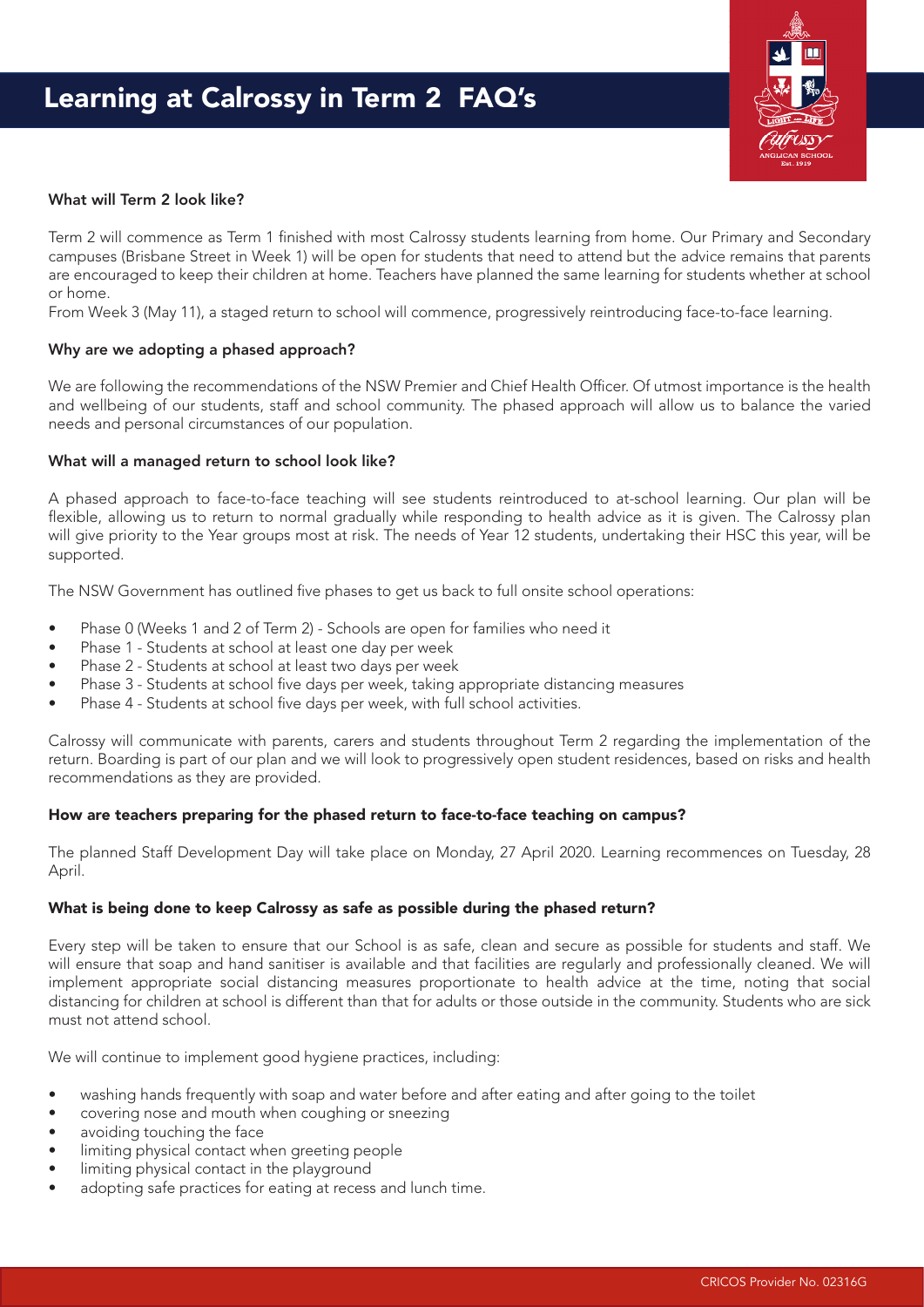# Learning at Calrossy in Term 2 FAQ's



The following social distancing measures will also remain in place until further notice:

- No interschool competitions
- No 'in person' assemblies
- No excursions
- Parents remaining in cars when dropping off and picking up students
- Restricting visitors and community use of school sites.

## What about Boarding?

It is our intention to open Boarding as soon as possible, to provide parents/students the option to return. A full risk assessment is being undertaken. The earliest possible date to open the boarding houses is May 10, prior to the commencement of Week 3.

Any return is likely to be phased, with Year 12 and 11 given priority. However, consideration will be given to siblings, individual circumstances and special needs. Separate communication will support boarding parents in their decision making.

## Does the phased approach affect Prep and Pre-School?

Early childhood education plays a vital role in our community. Calrossy PreSchool and Prep will remain open, operating within the same guidelines as public schools.

## How will these changes impact on Kookaburra Club?

Out of school hours care is an essential service and as the health advice remains, Kookaburra Club can continue to operate.

# Learning from home

## Will learning from home still be going ahead?

Learning during the first two weeks of term will be undertaken at home. Students who must attend school will be supervised but complete similar activities. From Week 3, whilst learning at home remains an integral component of learning, we will commence a phased return to face-to-face teaching. All students will continue to have access to learning.

What this will look like will be shared with parents in the first two weeks of term.

## How can I use the ABC Education channel to support children in learning from home?

The ABC is providing TV support for children learning at home. The educational programs run from 10am to 3pm on ABC ME from 14 April, and include shows such as Ecomaths, ScienceXplosion, Numberblocks and English on the Go. The programming is as follows:

| $10.00 - 11.00$ am | Lower Primary                 |
|--------------------|-------------------------------|
| $11.00 - 12.50$ pm | Upper Primary/Lower Secondary |
| $12.50 - 3.00$ pm  | Senior Secondary              |

Programs and details are available from https://www.abc.net.au/tveducation/External link or can be streamed from ABC iView.